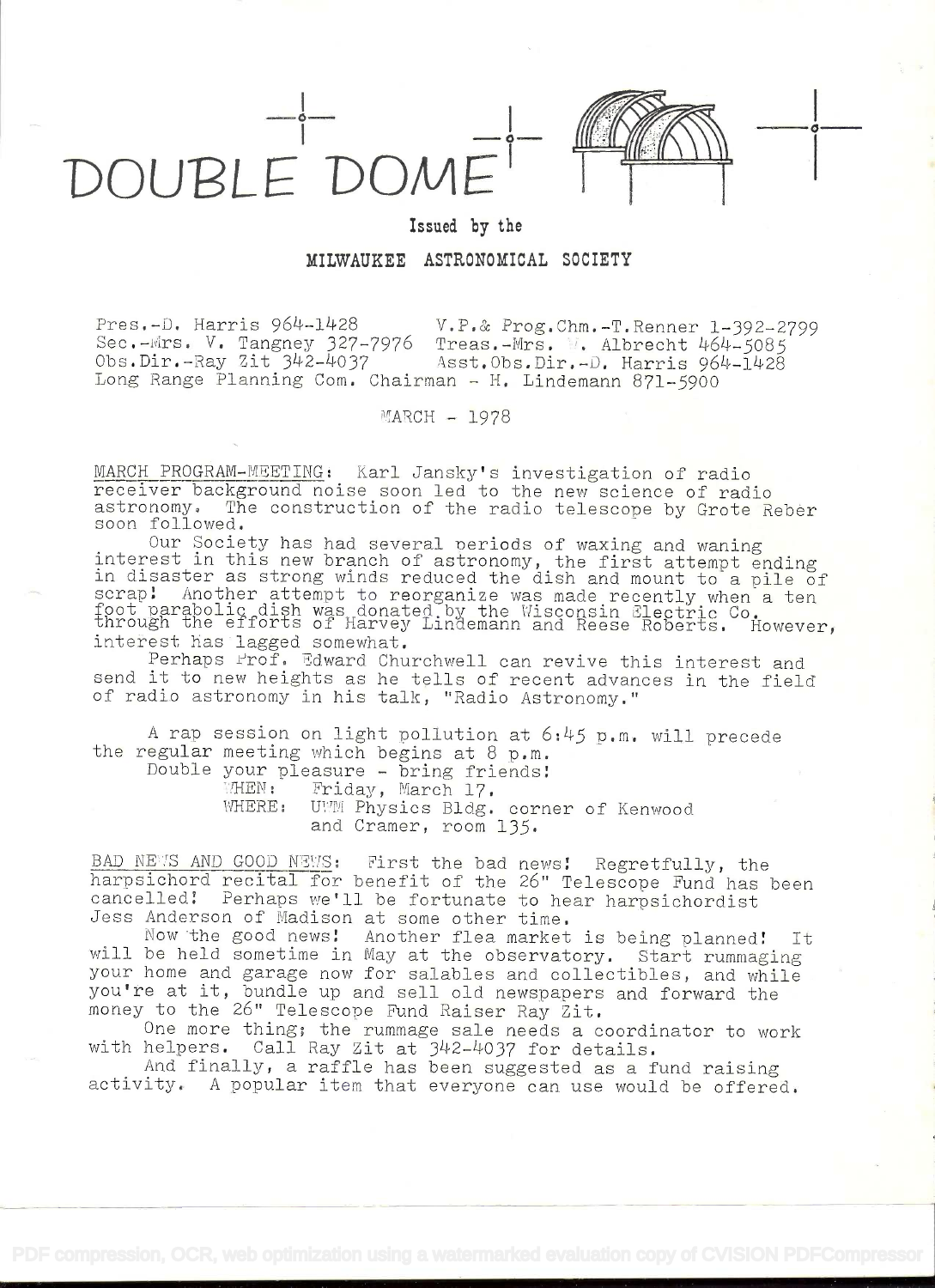UNCLAIMED 1978 CANADIAN HANDBOOKS are patiently awaiting their owners at the home of Treas. Anne Albrecht! Call 464-5085 right away to claim your copy. You can pick it up at the March meeting if you like, or at the Albrecht home. Please call.

BEST WISHES for a speedy recovery to longtime MAS member Mary Ball!

Mary is recuperating from a recent illness and would certainly appreciate a get-well note or card. She lives at 3749 W. Sarnow St., Milwaukee, Wis. 53208.

MEMBERSHIP LIST UPDATE: As an economy measure, updated membership lists will not be sent to all members this year. However, changes during the past year and a marked-up 1977 list will be sent to all officers, Board Members, and group leaders. Members who genuinely need or desire a copy should call Double Dome Editor LeRoy Simandl at 933-3052 after 6 p.m.

NEW MEMBER Carl Merola resides in Milwaukee and lists galaxies, the moon, and astrophotography as astronomical interests.

A REMINDER: If you'd like to present a talk at a future programmeeting, let V. P. and Program Chairman Tom Renner know (l-392-2799). Anything astronomical that may be of interest to our members and guests is welcome. Just be yourself and tell it like it is!

## CALENDAR:

- Fri., Mar. 17 -- LIGHT POLLUTION in the Milwaukee metropolitan area. Rap session especially concerns all observers.  $6:45$  p.m., UWM Engrg. Bldg. , room 135. GENERAL PROGRAM-MEETING. Everyone is welcome. 8 p.m. Same room.
- $\epsilon$  Fri., Mar. 24 -- Board of Directors. Location will be announced at the General Meeting.
- . Wed., Apr. 5 -- STAFF meeting at the observatory, weather permitting. Open to all members. Call 342-4037 first. Training sessions in variable star observing, prime focus photography, and general observing will be featured. See observatory news item below regarding parking.

## OBSERVATORY NEWS:

- $o$  Graze: Tues. Mar.  $14-15$  at  $8:01$  p.m. Assemble at Treasure Island store at 124 & Capitol, 7 p.m. Observers will proceed from there. Tape recorder-time signal event.
- <sup>o</sup>A new time source instrument, a Time Kube, will be permanently mounted. This transistorized device must be disconnected when not in use.